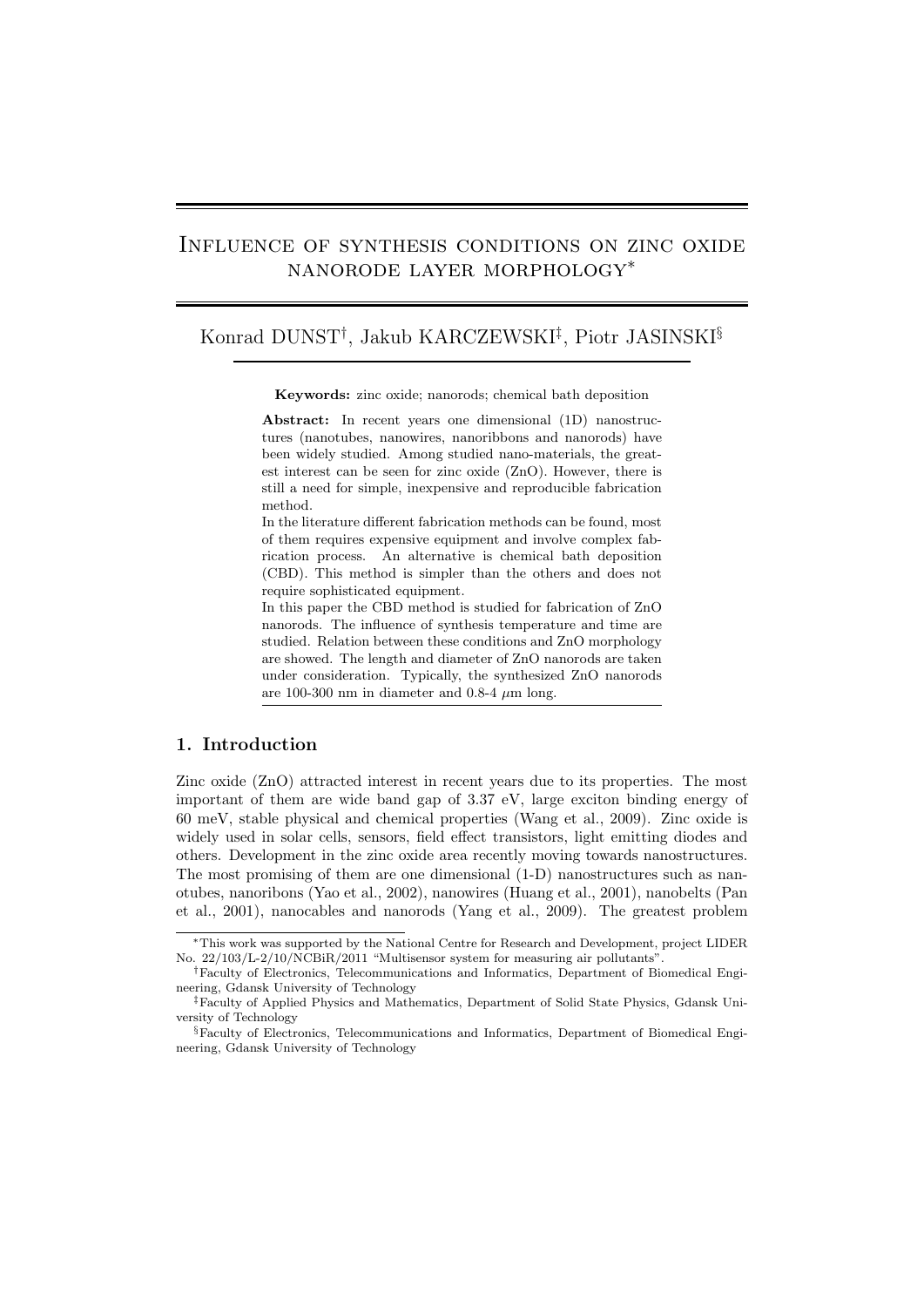is the fabrication process. Until now, many techniques were use to synthesized 1-D nanostructures, such as pulse laser deposition [\(Sun et al., 2004\)](#page-5-5), chemical vapour deposition [\(Park et al., 2002\)](#page-5-6) and electrochemical deposition [\(Yu et al., 2005\)](#page-5-7). All of them need sophisticated and expensive equipment, require complex process and high temperatures. Chemical bath deposition (CBD) [\(Abbasi et al., 2012\)](#page-5-8) in comparison to the other methods is much simpler. It requires low temperature (around  $90^{\circ}$ C) and a vessel with a starting solution. The biggest drawback of that method is lack of repeatability. Furthermore, orientation and size is hard to control.

In the literature CBD method most frequently occurs as a two-step process. First step is the application of the seed layer. Many methods were used to fabricate that layer, among them a thermal deposition [\(Tak and Yong, 2005\)](#page-5-9), a radio frequency magnetron sputtering and a spin coating [\(Xinjian et al., 2004\)](#page-5-10) were the most often used. Second step is the main CBD process when the main layer is produced.

In this paper a two-step chemical bath deposition was studied as an effective way to produce ZnO nanorods layers. As a seed layer nanoparticles of zinc oxide were used and fabricated by spin coating. Influence of temperature and reaction time were studied. Nanorods diameter and length were investigated.

### **2. Experimental**

All chemicals were purchased from Sigma Aldrich. Zinc oxide nanorods layers were prepared by two-step method consisting of seed layer deposition and nanorods layer growing. Firstly, a suspension of nano-ZnO was prepared by method presented by [Schwartz et al.](#page-5-11) [\(2003\)](#page-5-11). Briefly, tetramethylammonium hydroxide (2.5 mmol) was dissolved in ethanol (5 ml) and added drop-wise to a solution of zinc acetate dihydrate (0.1 M) in dimethylsulfoxide (15 ml) under vigorous stirring at room temperature. After 24 hours ZnO nanocrystals were washed by precipitation with ethylacetate. Obtained in this way ZnO nanoparticles were re-suspended in ethanol and spin coated (Laurell WS-400A-6NPP/LITE, 4000 rpm, 1 min) on glass substrate. Before spin coating glass substrates were cleaned ultrasonically in acetone and isopropyl alcohol and rinsed with deionized water. The spin coating process was repeated 4 times, after each deposition, the substrate was annealed at 400◦C for 30 minutes. Resulting layer was characterized by atomic force microscopy (Nanosurf Easy Sacn 2) – the average crystallite sizes were 100 nm.

Zinc oxide nanords were deposited by chemical batch deposition. The seeded substrates were placed horizontally in autoclavable flask filled with solution of 0.1 M zinc nitrate and 0.1 M hexamethylenetetramine [\(Abbasi et al., 2012\)](#page-5-8). The flask was placed into the muffle furnace and heated to the desired temperature. Four temperatures, 70 $°C$ , 90 $°C$ , 110 $°C$  and 120 $°C$ , were studied. The heating time was varied from 1 hour to 6 hours. After annealing the substrate were rinsed with deionized water and dried. Morphology of the resulting layer was studied by the scanning electron microscopy (FEI QUANTA FEG 250, 10<sup>−</sup><sup>4</sup> Pa, 30 kV).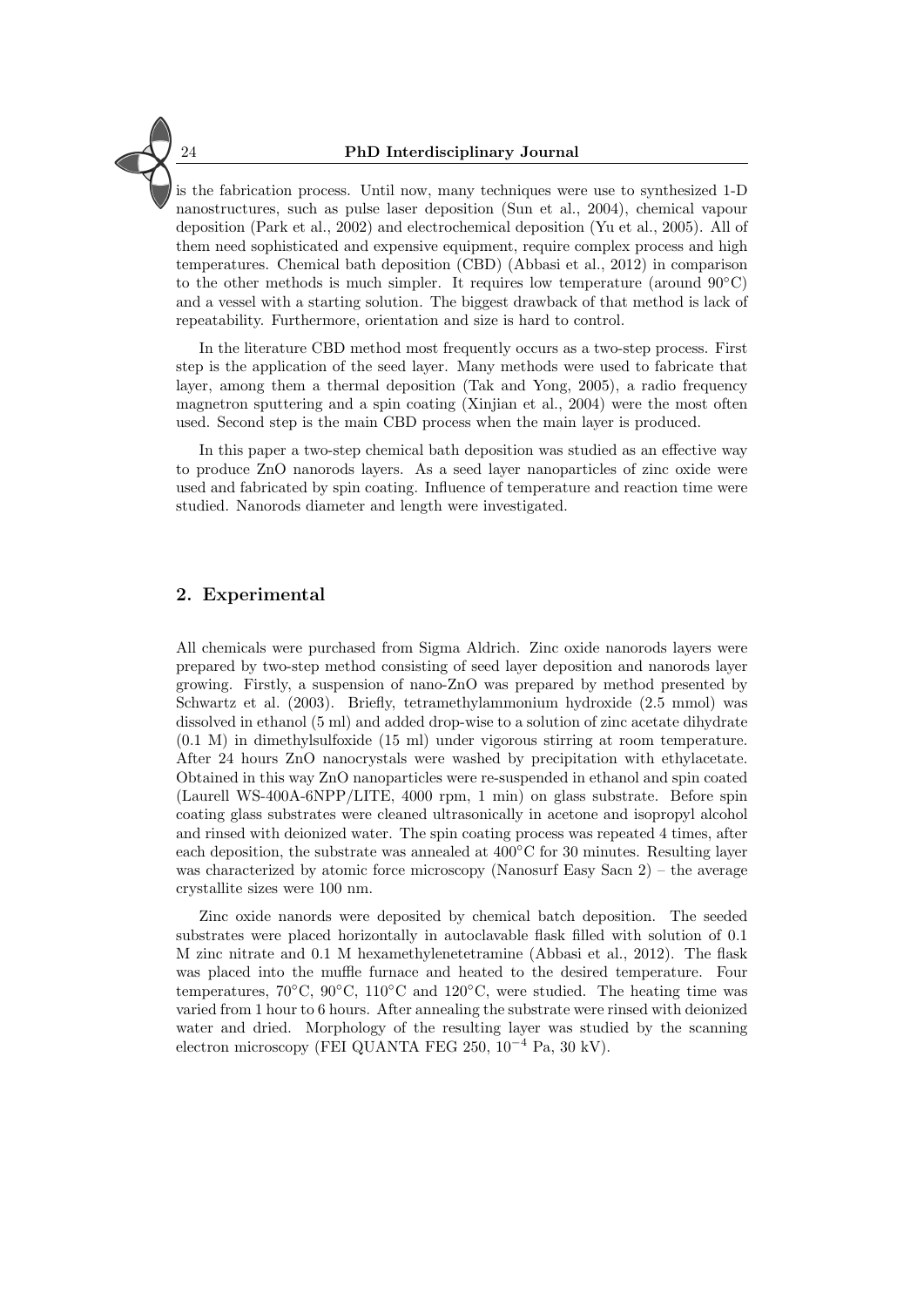#### **3. Results and Discussionl**

#### **3.1. Influence of time**

In order to investigate the effect of reaction time on morphology, four deposition times were selected. Namely, the layers were deposited for 1, 2, 4 and 6 hours at the same temperature of 90◦C. This temperature was chosen because of its frequent occurrence in the literature. The fabricated layers were examined by SEM microscopy. Every synthesized nanorod structure was in the cross-section in the shape of a hexagon. This structure is mostly obtained for CBD method [\(Abbasi et al., 2012\)](#page-5-8). The SEM images of the film cross-sections are presented in Fig. [1](#page-2-0) , where the produced layers could be easily seen. During observations the denser layer was noticed on the side closer to the glass substrate. Most likely, it is originated from the seed layer. The presence of the dense layer could be a significant factor for electronic applications. The dense layer improves conductivity of the film. However, it may overshadow the properties of the nanorods.

25





<span id="page-2-0"></span>Fig. 1. Cross-section SEM images of the ZnO layer fabricated at temperature of  $90^{\circ} \text{C}$ and time a) 1h, b) 2h, c) 4h and d) 6h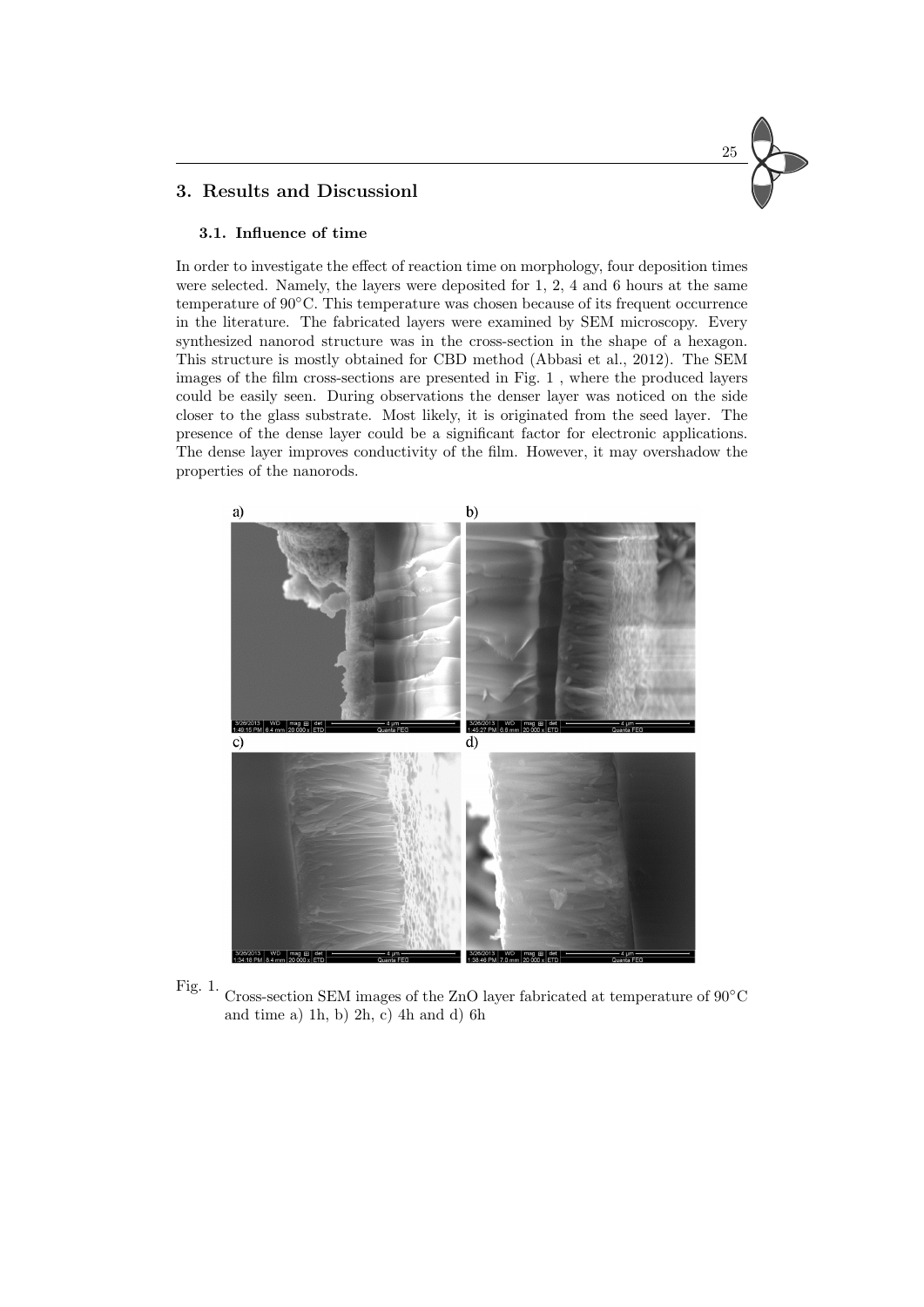In Tab. [1](#page-3-0) the relation between the deposition time and the average diameter of nanorod is presented. With increasing temperature, the diameter increase. The maximum diameter for the synthesis time of 4 hours (242 nm) was obtained. Most probably, with the CBD method and with this seed layer, it was not possible to fabricate thicker nanorods. The minimum diameter of nanorod was limited by the size of seed layer particles (100 nm).

<span id="page-3-0"></span>Tab. 1. Diameter of ZnO nanorods fabricated at 90◦C for different synthesis time

| time [h]      |           |     |     |     |
|---------------|-----------|-----|-----|-----|
| diameter [nm] | $\pm 106$ | 140 | 242 | 242 |

The relation between the layers thickness and synthesis time is presented in Fig. [2](#page-3-1) This relation is nearly linear. From the slope of the plot the layer formation speed was determined. For the whole layer the speed was 11.2 nm per minute, while for dense layer 3.6 nm per minute. The most homogenous layer, by the cross-section and surface criteria, was layer fabricated during deposition time of 4 hours. For further studies that synthesis time were used.



<span id="page-3-1"></span>Fig. 2. Layers thickness as a function of synthesis time

#### **3.2. Influence of temperature**

To investigate the influence of deposition temperature the following were used: 70◦C,  $90°C$ ,  $110°C$  and  $120°C$ . The synthesis was carried for 4 hours. Surfaces of the layers were presented at Fig. [3.](#page-4-0) At lower temperature (70◦C) almost all nanorods were connected and low porosity was observed. At high temperatures (110-120◦C) rods were also connected but porosity were higher than that observed for sample prepared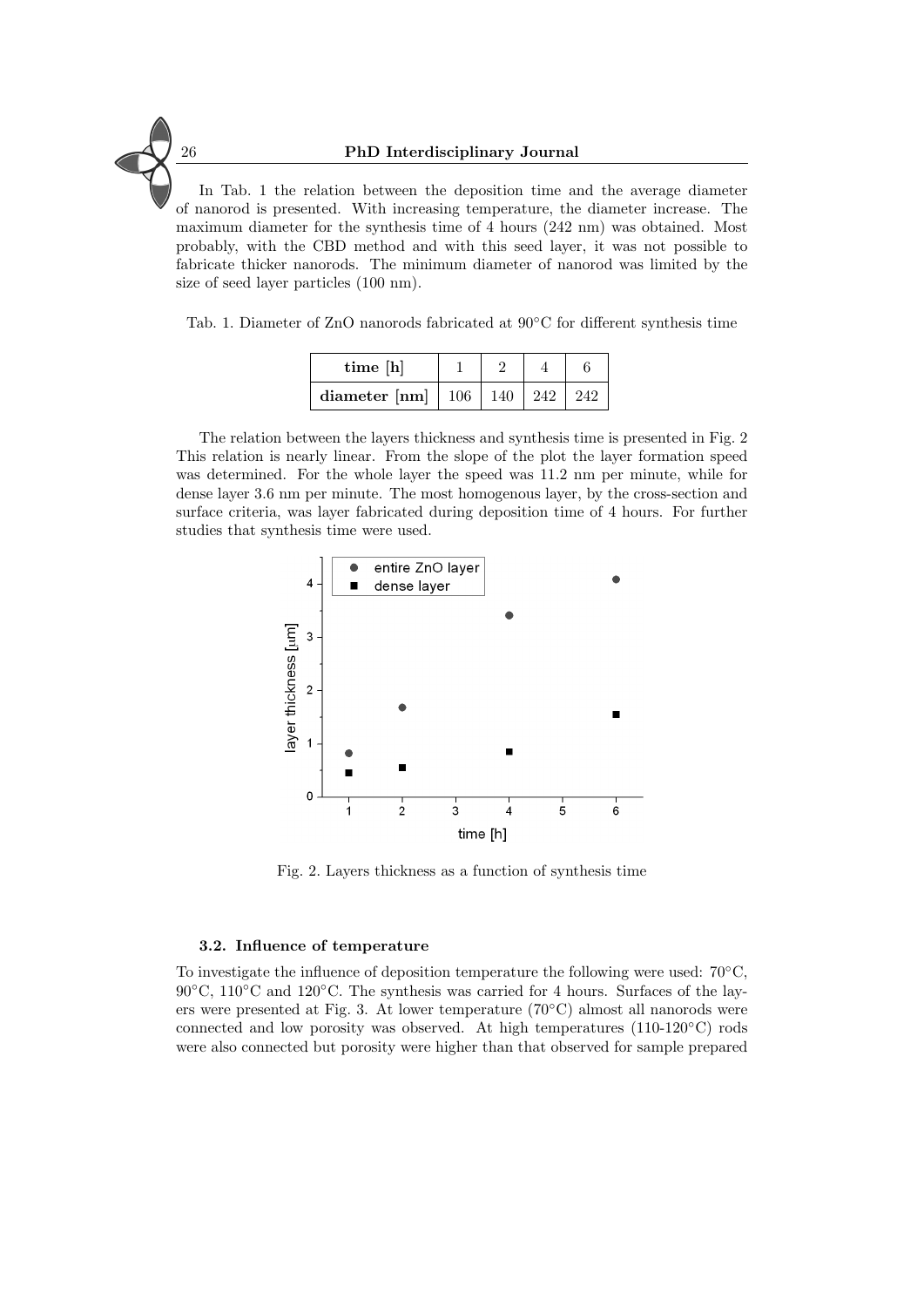

at temperature of 70◦C. The structure of rods fabricated at higher temperature was not always hexagons. Pentagons and expanded hexagons were also observed. Unfortunately, it was not possible to perform cross-sections of these layers. The average diameters (Tab. [2\)](#page-4-1) were almost the same for all studied samples. Decrease of diameter is noticeable at the temperatures of 70◦C and 120◦C.

<span id="page-4-1"></span>Tab. 2. Diameter of ZnO nanorods fabricated at different temperatures for 4 hours

| temperature $\lceil \circ C \rceil$ |     | 90  |     |  |
|-------------------------------------|-----|-----|-----|--|
| diameter [nm]                       | 210 | 242 | 225 |  |



<span id="page-4-0"></span>Fig. 3. Surface of the ZnO layer fabricated at temperatures of a) 70◦C, b) 90◦C, c)  $110\textdegree C$  and d)  $120\textdegree C$  for 4 hours